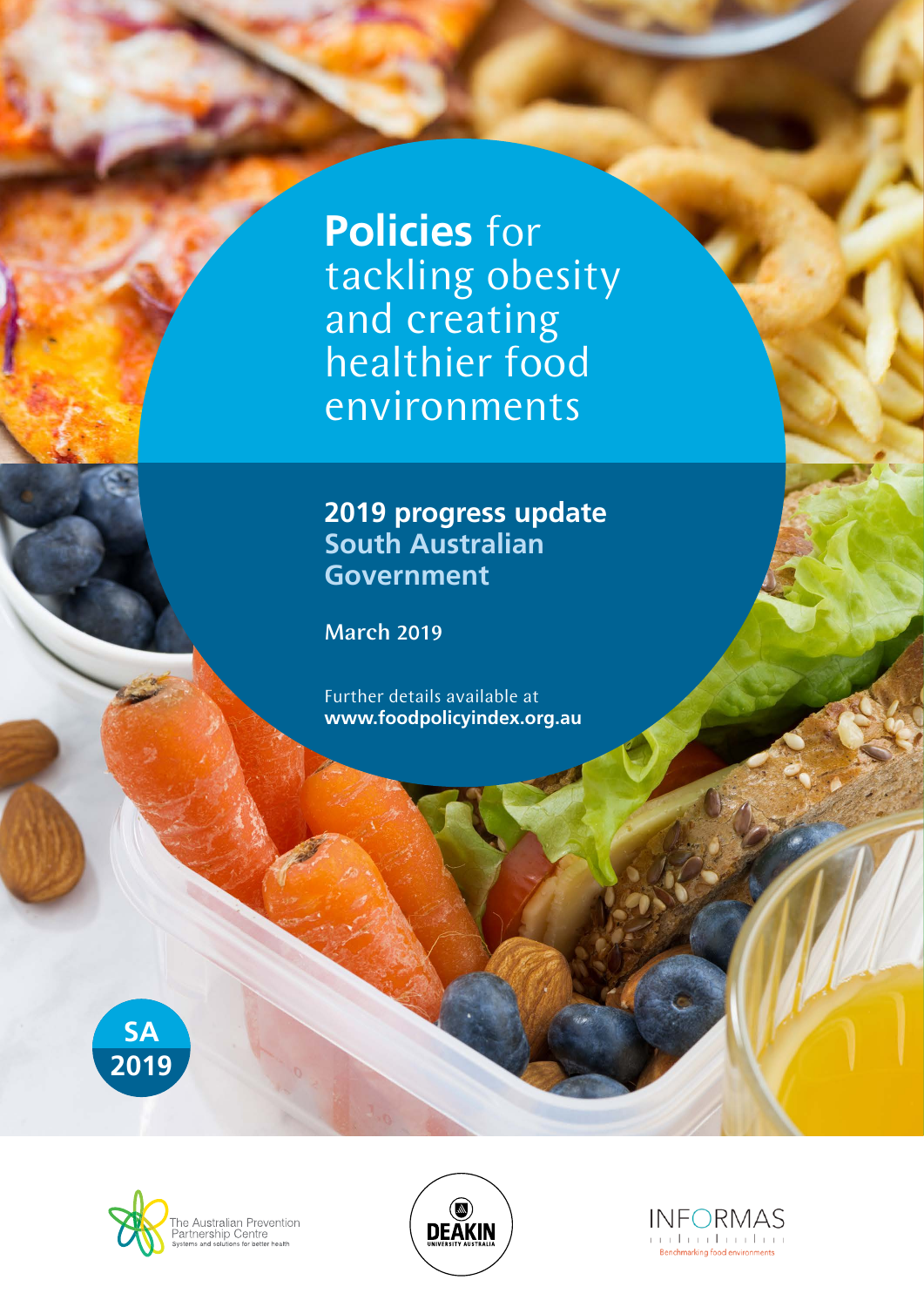# **Executive summary**

Unhealthy diets and obesity are leading contributors to poor health in Australia. Addressing obesity and improving population diets requires a comprehensive government response at Commonwealth and State/Territory levels.

In 2017, a Food Policy Index was developed for Australia to assess the food and dietrelated policies that were in place in each jurisdiction, and identify recommended actions for each government based on international best practice.

This report provides a follow up to the 2017 Food Policy Index report. It summarises and assesses the actions taken by the South Australian Government (July 2016 – December 2018) in relation to the recommended policies identified in the 2017 report.

### Key areas in which the South Australian Government has made progress



Development of the *Better Prevention for a Healthy South Australia policy*, and the formation of the Prevention and Population Health Branch (PPHB)



**Governance** 

Commitment to establish *Wellbeing SA* as a Prevention, Health Promotion and Primary Health Care agency, within SA Health, including plans for a health promotion branch and focus on preventing health issues before they arise

Continuing implementation of a health-in-all-policies approach through the use of Public Health Partner Authority (PHPA) Agreements



### Recommended action areas for the South Australian Government

The 2017 Food Policy Index report prioritised 16 recommendations for action. Recommended focus areas for the next 12-18 months are:

**Food promotion:** Implement policies to restrict unhealthy food and beverage advertising in settings controlled or managed by the South Australian Government

**ER** 

**Food provision:** Establish a whole-of-government policy on healthy food procurement and provision across all South Australian Government departments and settings under government control

**EX** 

**Food provision:** Continue efforts to monitor food environments and ensure compliance with existing policies, particularly in schools and health facilities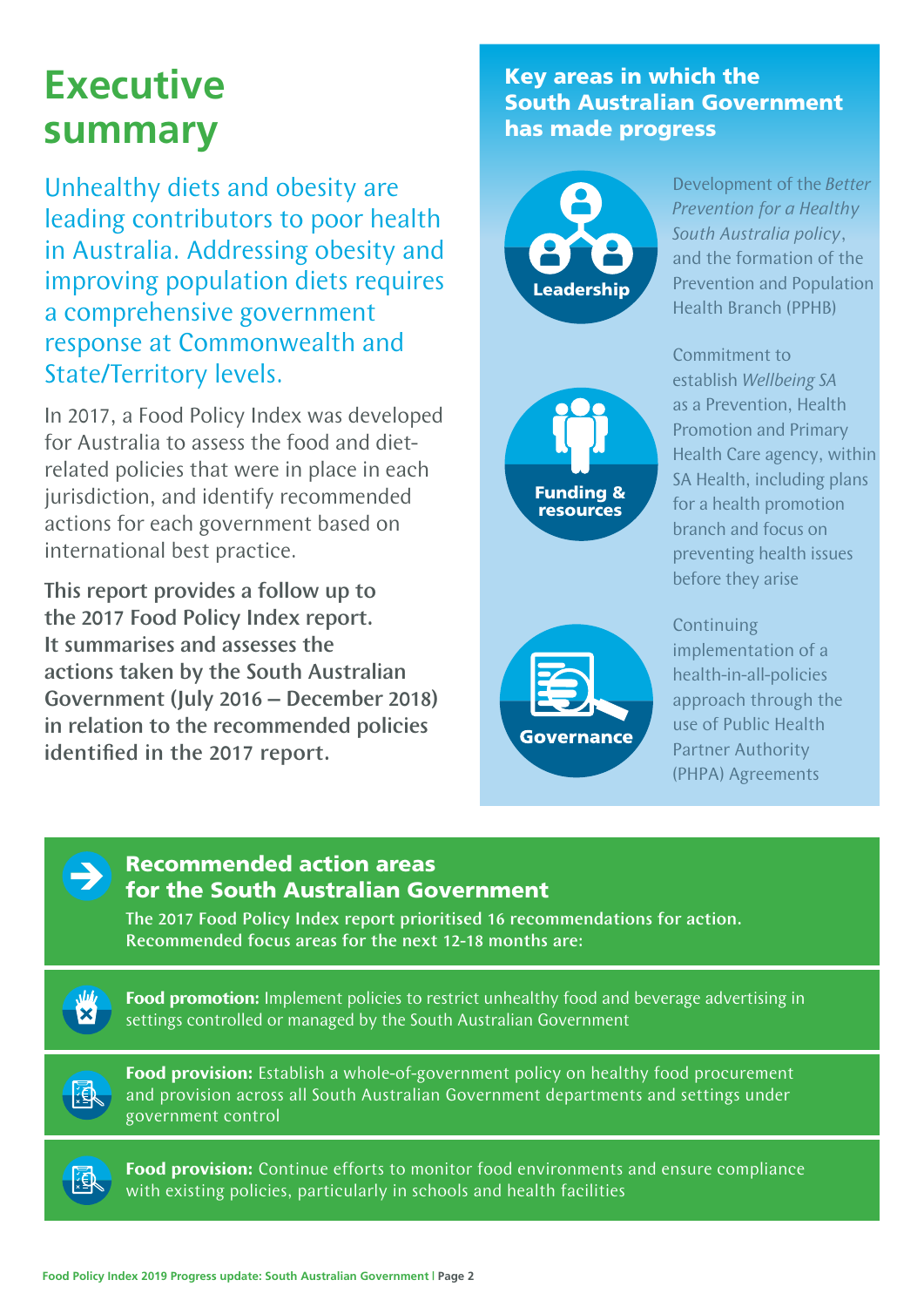# Healthy Food Environment Policy Index (Food-EPI)

### **In 2017, a Food Policy Index was developed for Australia to assess the extent to which governments in Australia were implementing globally recommended policies for tackling obesity and creating healthier food environments.1**

The project was conducted as part of INFORMAS, $<sup>2</sup>$  an international network of</sup> food policy and public health experts. The project implemented the Healthy Food Environment Policy Index (Food-EPI) tool, developed by INFORMAS to assess government policy across 14 domains related to food environments and applied in >10 countries. As part of the Food-EPI Australia 2017 project, recommended actions for each government (Federal, State and Territory) were developed and prioritised, based on international best practice and consultation with >100 non-government public health experts representing 53 organisations.

## Assessment of progress made

The Food-EPI Australia 2017 report identified and prioritised 16 recommended policy actions for the South Australian Government, as part of efforts to create healthier food environments and address obesity.

#### **The purpose of this 2019 Progress Update was to assess progress made by the South Australian Government in relation to the recommended policy actions.**

Government officials from each jurisdiction in Australia provided information on actions taken by their government in relation to the recommended actions from the Food-EPI Australia 2017 report. This included all activities from **July 2016** (the date up to which policies were assessed in the 2017 report) to **December 2018.**

The actions were summarised, and progress in relation to each recommendation was assessed by the project team as 'Substantive action', 'Some action' or 'Limited action', based on the criteria in Table 1. The full details of actions taken and progress made by other jurisdictions are available at: www.foodpolicyindex.org.au

#### Substantive action

• Implemented substantive action in relation to all or most components of the recommendation

#### Some action

- Implemented action in relation to some components of the recommendation; and/or
- Taken steps to initiate or formulate plans in relation to the recommendation, but relevant actions have not yet been implemented

#### Limited action

- Taken no substantive action in relation to the recommendation; and/or
- Made no or very limited progress in the area

Table 1: Criteria for assessment of progress made

Sacks G for the Food-EPI Australia project team. Policies for tackling obesity and creating healthier food environments: scorecard and priority recommendations for Australian governments. Melbourne: Deakin University, 2017. Available at: www.foodpolicyindex.org.au

<sup>2</sup> www.informas.org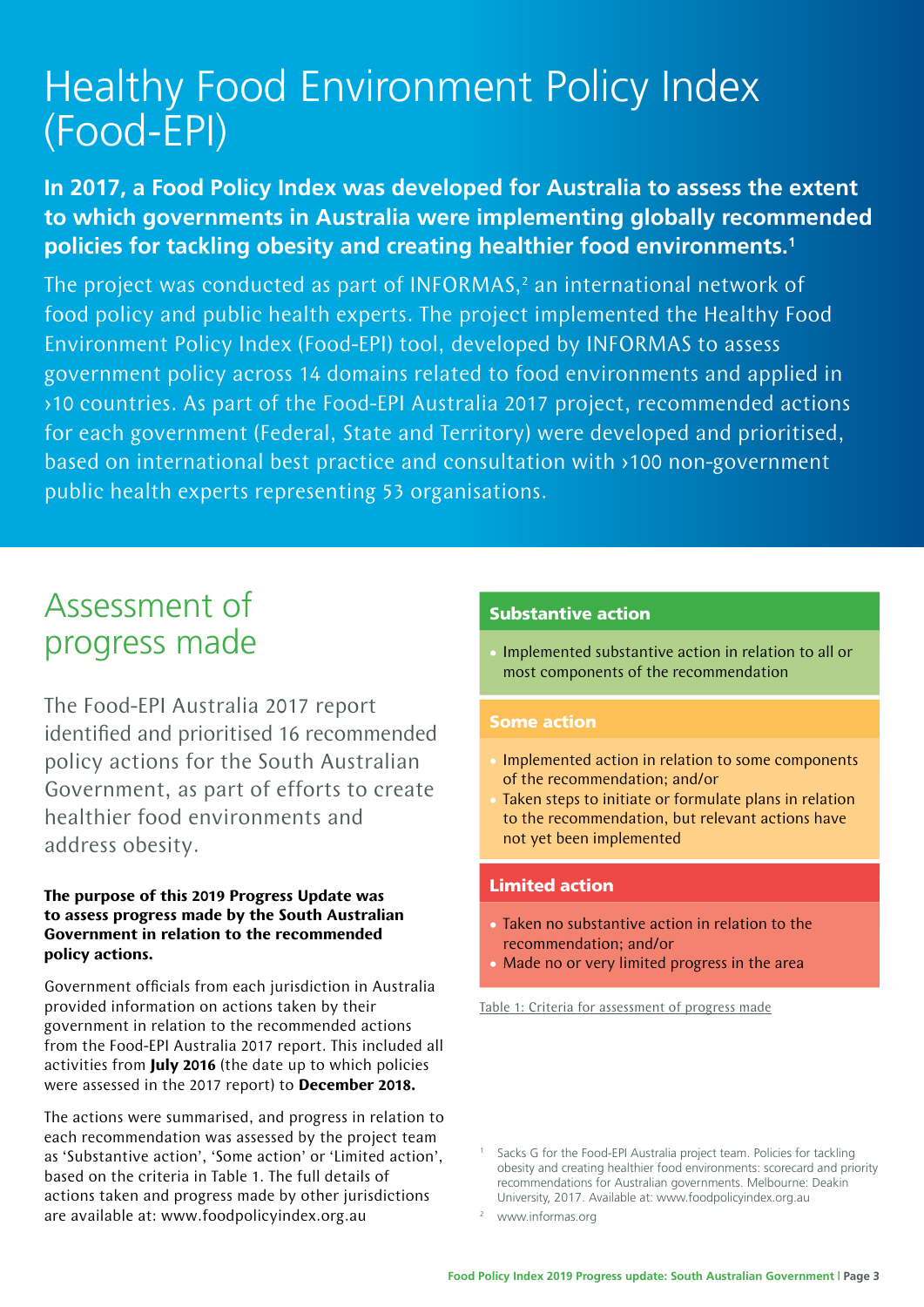## **Actions taken (July 2016 - December 2018) by the South Australian Government in relation to the recommended policies from the 2017 Food Policy Index report**

|                 | <b>Domain</b>                            | <b>Recommended policy action</b>                                                                                                                                                                                                             | Progress in relation to recommended action                                                                                                                                                                                                                                                                                                                                                                                                                                                                                                             | <b>Assessment</b>         |
|-----------------|------------------------------------------|----------------------------------------------------------------------------------------------------------------------------------------------------------------------------------------------------------------------------------------------|--------------------------------------------------------------------------------------------------------------------------------------------------------------------------------------------------------------------------------------------------------------------------------------------------------------------------------------------------------------------------------------------------------------------------------------------------------------------------------------------------------------------------------------------------------|---------------------------|
| SA <sub>1</sub> | <b>Leadership</b>                        | Develop a comprehensive strategy,<br>with a clear implementation plan<br>and associated funding, that includes<br>addressing population nutrition needs<br>in South Australia                                                                | In 2018 the SA government renewed its focus on prevention<br>through its Better Prevention for a Healthy South Australia<br>policy, which delivers prevention outcomes through five<br>key strategic levers that include aspects of nutrition. The<br>Prevention and Population Health Branch (PPHB), formed in<br>2017, committed to develop a PPHB Prevention Plan, which<br>focuses on healthy eating and physical activity to prevent<br>NCDs, and has recruited two public health nutritionists to<br>support progress.                           | <b>Substantive action</b> |
| SA <sub>2</sub> | Food<br>provision                        | Mandate implementation of the 'Right<br>Bite' canteen policy in all schools /<br>preschools. Monitor compliance and<br>introduce reporting mechanisms,<br>incentives and stronger support<br>systems to increase awareness and<br>compliance | 'Right Bite' school canteen policy is mandated for schools<br>and preschools. Principals and Governing Councils are<br>responsible for ensuring the policy is adhered to. Support<br>and advice is provided through online resources and<br>through the Department of Education. A review of Right<br>Bite is planned, and an awareness and communication<br>campaign will be included.                                                                                                                                                                | <b>Some action</b>        |
| SA <sub>3</sub> | Food<br>promotion                        | Restrict the promotion of unhealthy<br>food and beverages in settings<br>controlled / managed by the South<br>Australian Government                                                                                                          | Through the COAG Health Council (CHC) Obesity Working<br>Group, the SA Department of Health and Wellbeing (DHW)<br>has contributed to the development of a national interim<br>guide to reduce the exposure of children to unhealthy food<br>and drink marketing in settings under government control.<br>This was endorsed by CHC in August 2018.                                                                                                                                                                                                     | <b>Some action</b>        |
| SA4             | <b>Monitoring</b><br>and<br>intelligence | Implement ongoing monitoring of food<br>environments, including the marketing<br>of unhealthy foods to children, and the<br>nutritional quality of food available in<br>schools and public sector settings                                   | The Department of Education provided a grant to the<br>SA Schools Canteen Network to provide support to<br>school canteens and facilitate menu audits and product<br>assessment services for schools. PPHB is planning a review<br>of the Healthy Food and Drink Choices for Staff and<br>Visitors in SA Health Facilities policy. PPHB will develop a<br>strategy to improve healthy food provision in government<br>(e.g., schools, prisons, health facilities) and monitoring<br>mechanisms will be considered within the future strategy.          | <b>Some action</b>        |
| SA <sub>5</sub> | <b>Leadership</b>                        | Support local governments to develop<br>and implement Regional Public Health<br>Plans that include actions to create<br>healthy food environments and<br>improve population nutrition                                                        | The State Public Health Plan (2019-24) encourages local<br>councils to consider healthy food environments and<br>nutrition through building stronger communities, healthier<br>environments, and preventing chronic disease. The<br>'Creating Healthier Local Food Environments - A Guide for<br>Local Government' resource tool was developed to assist<br>local councils in assessing their policies, plans and practices<br>in relation to supporting healthy eating (City of Adelaide is<br>currently implementing recommendations from the tool). | <b>Some action</b>        |
| SA <sub>6</sub> | <b>Funding and</b><br>resources          | Establish an independent, statutory<br>health promotion agency, with a<br>secure funding stream, that includes<br>an objective to improve population<br>nutrition                                                                            | Under the Better Prevention for a Healthy South Australia<br>policy, the new SA Government has committed to establish<br>"Wellbeing SA" as a Prevention, Health Promotion and<br>Primary Health Care agency, within SA Health. Separate<br>from hospitals and health services, Wellbeing SA will be<br>able to advocate for and purchase services in public health<br>and health promotion - it will include a health promotion<br>branch and focus on preventing health issues before they<br>arise.                                                  | Substantive action        |
| SA7             | Food<br>promotion                        | Require all organisations that receive<br>funding from the South Australian<br>Government to restrict all promotion<br>(including sponsorship) related to<br>unhealthy food and beverages as a<br>condition of receiving funding             | A short clause, reflecting a requirement to ensure food<br>provision and partnerships are in line with national<br>nutrition guidelines, has been trialled within service<br>agreements for workplace health with peak industry<br>bodies.                                                                                                                                                                                                                                                                                                             | <b>Some action</b>        |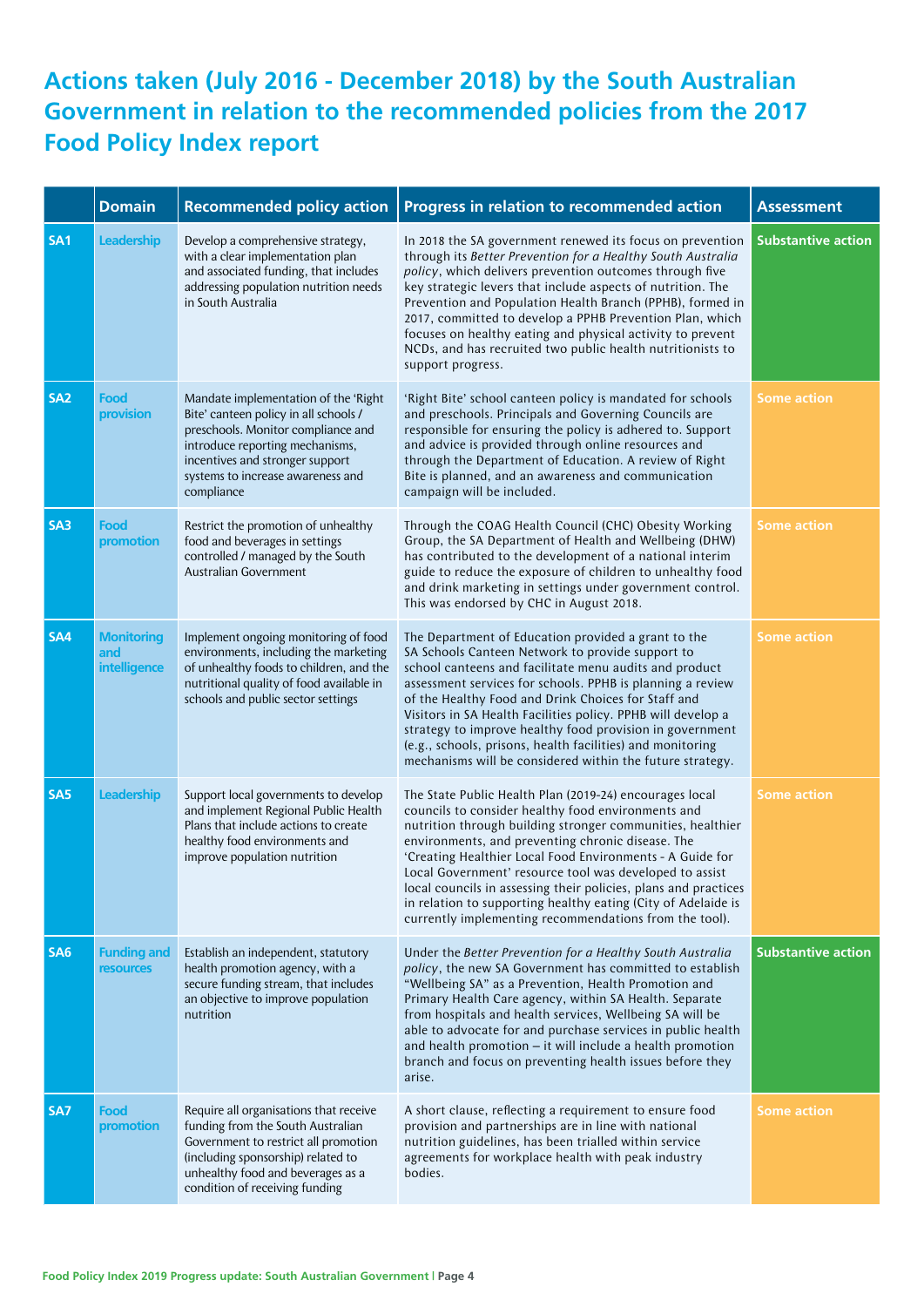| SA <sub>8</sub> | <b>Food</b><br>provision                 | Establish a whole-of-government<br>policy on healthy food procurement<br>and provision across all SA<br>Government departments and<br>settings under government control                                                                                          | PPHB will progress improvements in healthy food provision<br>in government settings including schools, children's sport<br>and recreation settings, health facilities and prisons.<br>Two new public health nutrition positions have been<br>established, and steps have been taken to review policies<br>in relation to public sector health care facilities and to<br>explore opportunities for healthy food procurement.                                                                                               | <b>Some action</b>        |
|-----------------|------------------------------------------|------------------------------------------------------------------------------------------------------------------------------------------------------------------------------------------------------------------------------------------------------------------|---------------------------------------------------------------------------------------------------------------------------------------------------------------------------------------------------------------------------------------------------------------------------------------------------------------------------------------------------------------------------------------------------------------------------------------------------------------------------------------------------------------------------|---------------------------|
| SA <sub>9</sub> | <b>Support for</b><br>communities        | Commit to ongoing, long-term<br>support for social marketing<br>campaigns promoting healthy<br>eating, as part of broader efforts to<br>improve population nutrition                                                                                             | PPHB Strategic Plan 2018-2020 identifies 'Communication<br>and social marketing' as a key function of the Branch.<br>Social marketing campaigns have been undertaken in<br>relation to several initiatives that include a healthy eating<br>component, including Healthy Kids Menu Initiative,<br>Healthy Workers Healthy Futures (2017-18 final campaign),<br>Get Healthy (2018 advertising campaign).                                                                                                                   | <b>Some action</b>        |
| <b>SA10</b>     | <b>Support for</b><br>communities        | Building on the work of OPAL, put<br>in place overarching state-wide<br>structures and resources, to provide<br>broad and coordinated support<br>for creating and maintaining<br>healthy food environments at the<br>community level across multiple<br>settings | DHW funds the SA Community Foodies program which<br>aims to increase knowledge and healthy behaviours in<br>vulnerable communities. Through the Healthy Towns<br>Challenge (launched June 2018), the state government<br>will invest \$1 million over four years to provide grants<br>to regional towns to develop approaches to reduce<br>preventable diseases and improve healthy wellbeing. There<br>are several resources in place to support workplaces, food<br>outlets and community/primary health care settings. | <b>Some action</b>        |
| <b>SA11</b>     | <b>Food retail</b>                       | Develop and implement programs<br>to incentivise sports and recreation<br>venues and clubs to sell healthier<br>foods and beverages whilst limiting<br>unhealthy foods and beverages                                                                             | DHW actively contributes to the Obesity Working Group<br>under CHC, of which one of the prevention actions is<br>limiting the impact of unhealthy food and drink on<br>children within children sport and recreation settings.<br>The Healthy Kids Menu initiative sets criteria for healthy<br>food provision, and one recreation centre and two surf<br>lifesaving clubs have signed on to the initiative.                                                                                                              | <b>Some action</b>        |
| <b>SA12</b>     | Food<br>provision                        | Provide greater support for early<br>childhood services to develop and<br>implement best practice healthy<br>food policies                                                                                                                                       | The Department of Education's Learning Together Program<br>incorporates nutrition and healthy eating, and supports<br>families to make healthy food choices. Some Learning<br>Together programs have partnered with community<br>organisations (e.g., KickStart for Kids, Foodbank,<br>Community Foodies and Community Food SA) to provide<br>access to healthier foods and support in cooking meals.                                                                                                                     | <b>Some action</b>        |
| <b>SA13</b>     | <b>Food retail</b>                       | Explore applying the 'Healthy Kids<br>Menus Initiative' to all food service<br>outlets / restaurants, including<br>schemes to incentivise restaurants,<br>pubs and clubs to improve the<br>healthiness of menu options                                           | The Healthy Kids Menu (HKM) initiative is currently running<br>in SA with >40 food outlets signed on board. HKM has<br>also partnered up with ICT & Digital Government to run<br>a 'D3 challenge' for HKM. As a result, a local business has<br>received seed funding from the challenge to rollout their<br>business model that is focused on providing pre-prepared<br>healthy kids meal items to food outlets.                                                                                                         | <b>Some action</b>        |
| <b>SA14</b>     | <b>Monitoring</b><br>and<br>intelligence | Introduce regular measuring of<br>children's height and weight at key<br>stages of primary and secondary<br>schools, on an 'opt-out' consent<br>basis                                                                                                            | The Department of Education recognises that monitoring<br>of children's height / weight would need to be part of a<br>comprehensive program of health and wellbeing and is<br>currently considering the development of a healthy living<br>and physical education strategy.                                                                                                                                                                                                                                               | <b>Limited action</b>     |
| <b>SA15</b>     | Governance                               | Continue a health-in-all-policies<br>approach to relevant government<br>priorities. Ensure that where<br>priorities are relevant to population<br>nutrition / health issues, these are<br>considered at each stage of the<br>policy development process          | The health-in-all-policies approach continues to be<br>implemented by Health Determinants and Policy within<br>the PPHB, including using Public Health Partner Authority<br>(PHPA) Agreements. Where relevant, nutrition is considered<br>as part of the work under the PHPA Agreements. A number<br>of new agreements have been entered into that explicitly<br>include nutrition considerations.                                                                                                                        | <b>Substantive action</b> |
| <b>SA16</b>     | Food<br>labelling                        | Enhance existing menu labelling<br>regulations by requiring food<br>outlets to display interpretive<br>nutrition labelling (e.g., adaptation<br>of the HSR scheme)                                                                                               | In June, 2018 the ANZ Ministerial Forum on Food<br>Regulation agreed that further targeted consultation is to<br>be undertaken to improve and strengthen fast food menu<br>labelling in Australia. DHW will continue to support this<br>national agenda, however there are no plans to enhance<br>menu labelling at the state level.                                                                                                                                                                                      | <b>Some action</b>        |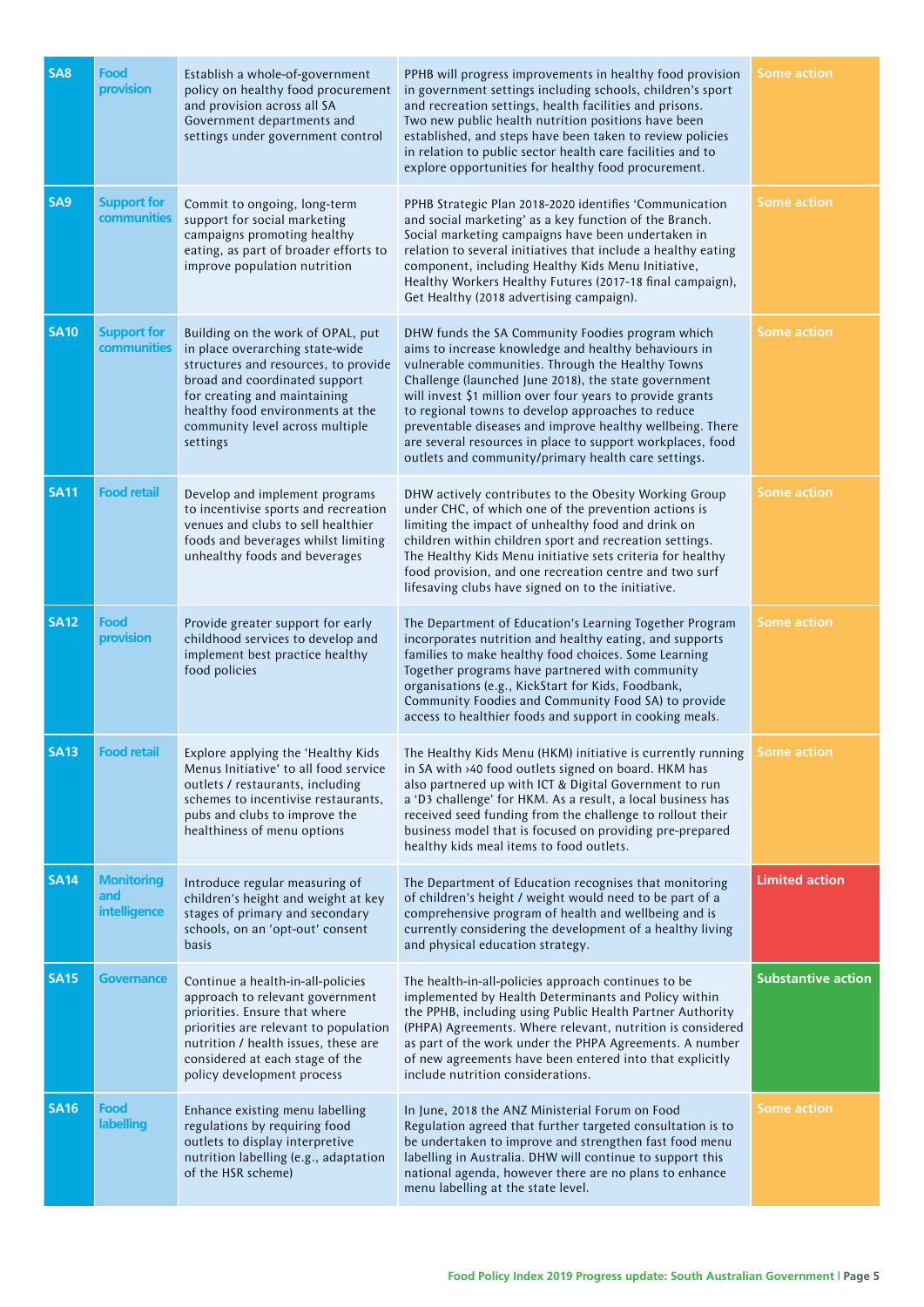# Acknowledgements

This project was conducted by researchers within the Global Obesity Centre, a World Health Organization (WHO) Collaborating Centre for Obesity Prevention within the Institute for Health Transformation at Deakin University, in conjunction with the Obesity Policy Coalition.

Funding for this project has been provided from the Australian Government's Medical Research Future Fund (MRFF). The MRFF provides funding to support health and medical research and innovation, with the objective of improving the health and wellbeing of Australians. MRFF funding has been provided to The Australian Prevention Partnership Centre under the Boosting Preventative Health Research Program. Further information on the MRFF is available at www.health.gov.au/mrff. Gary Sacks is the recipient of an Australian Research Council Discovery Early Career Researcher Award (DE160100307) and a Heart Foundation Future Leader Fellowship from the National Heart Foundation of Australia.

The project forms part of INFORMAS (International Network for Food and Obesity/NCD's Research, Monitoring, Action and Support), a global network of public interest organisations and researchers that seek to monitor and benchmark public and private sector actions to create healthier food environments and reduce obesity and NCD's globally.

We would like to thank all of the South Australian Government officials that contributed their time and expertise to this report.

The contents of this published material are solely the responsibility of the authors and do not reflect the views of the funding partners.

Cite this report as: Sacks G, Robinson E for the Food-EPI Australia project team. Policies for tackling obesity and creating healthier food environments: 2019 Progress update, South Australian Government. Melbourne: Deakin University, 2019.

For more details on the Healthy Food Environment Policy Index (Food-EPI) project go to: www.foodpolicyindex.org.au